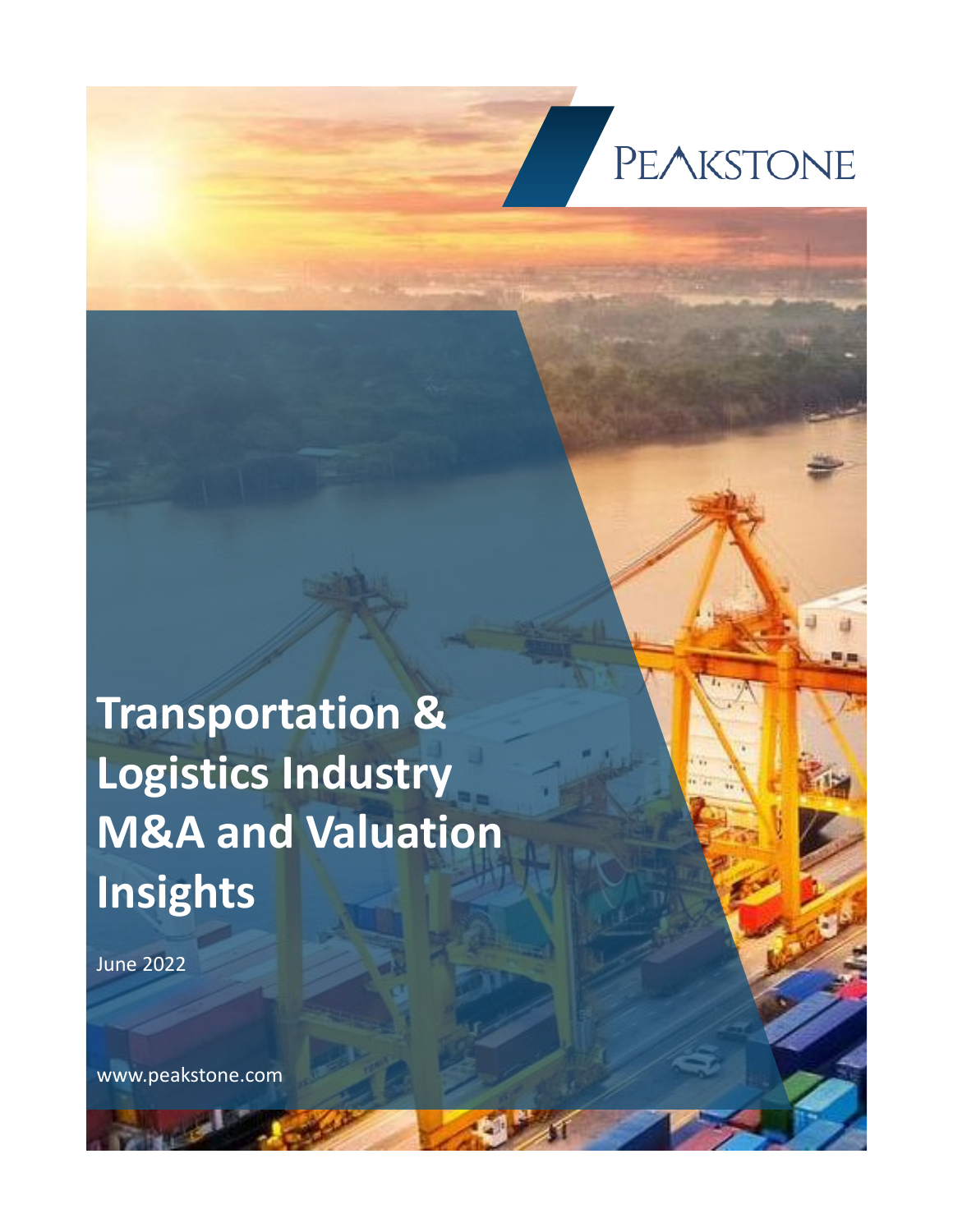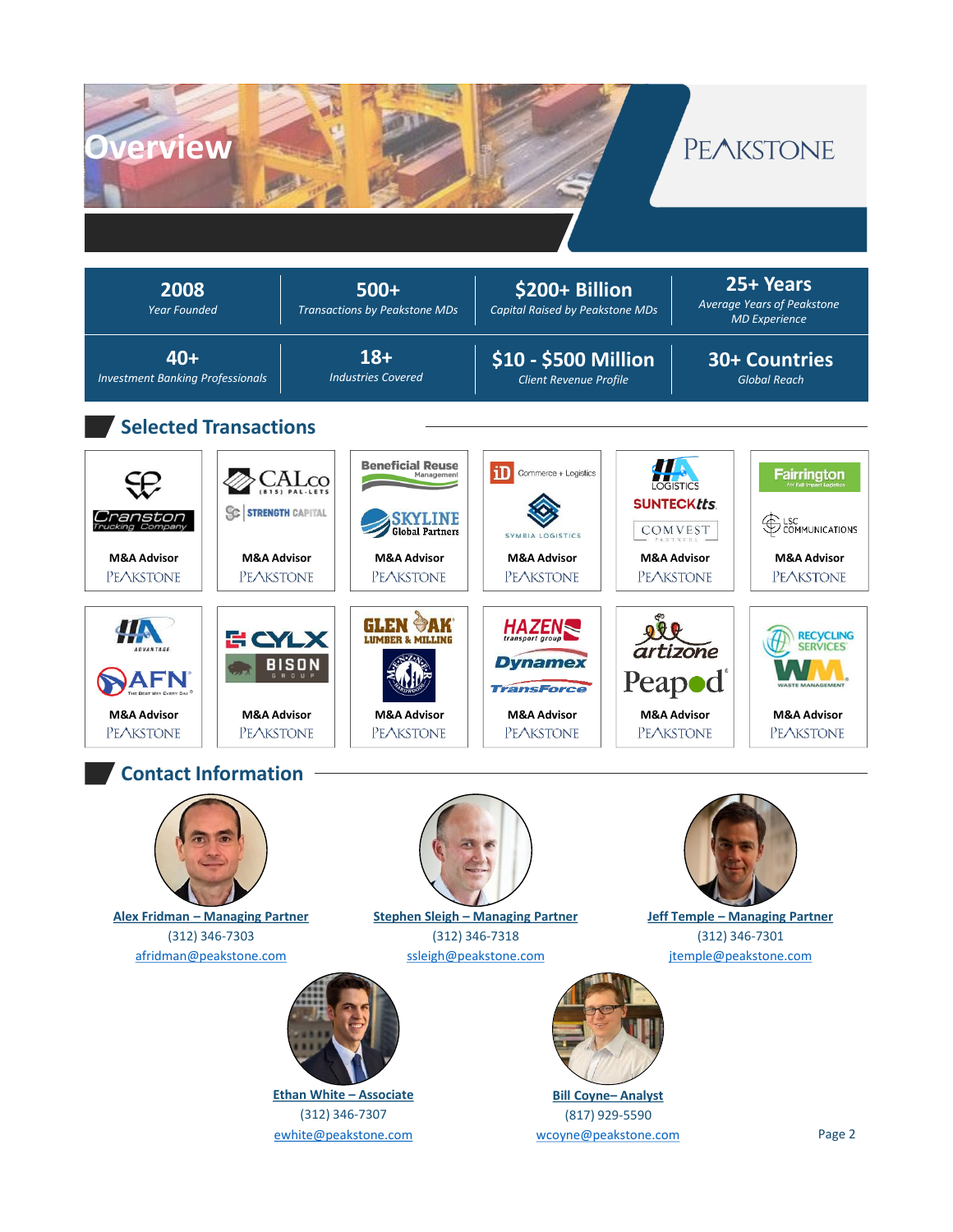

**Transportation & Logistics M&A Count Across the U.S. (2000 – Mar'2022)**







*Note: As of Mar 31, 2022*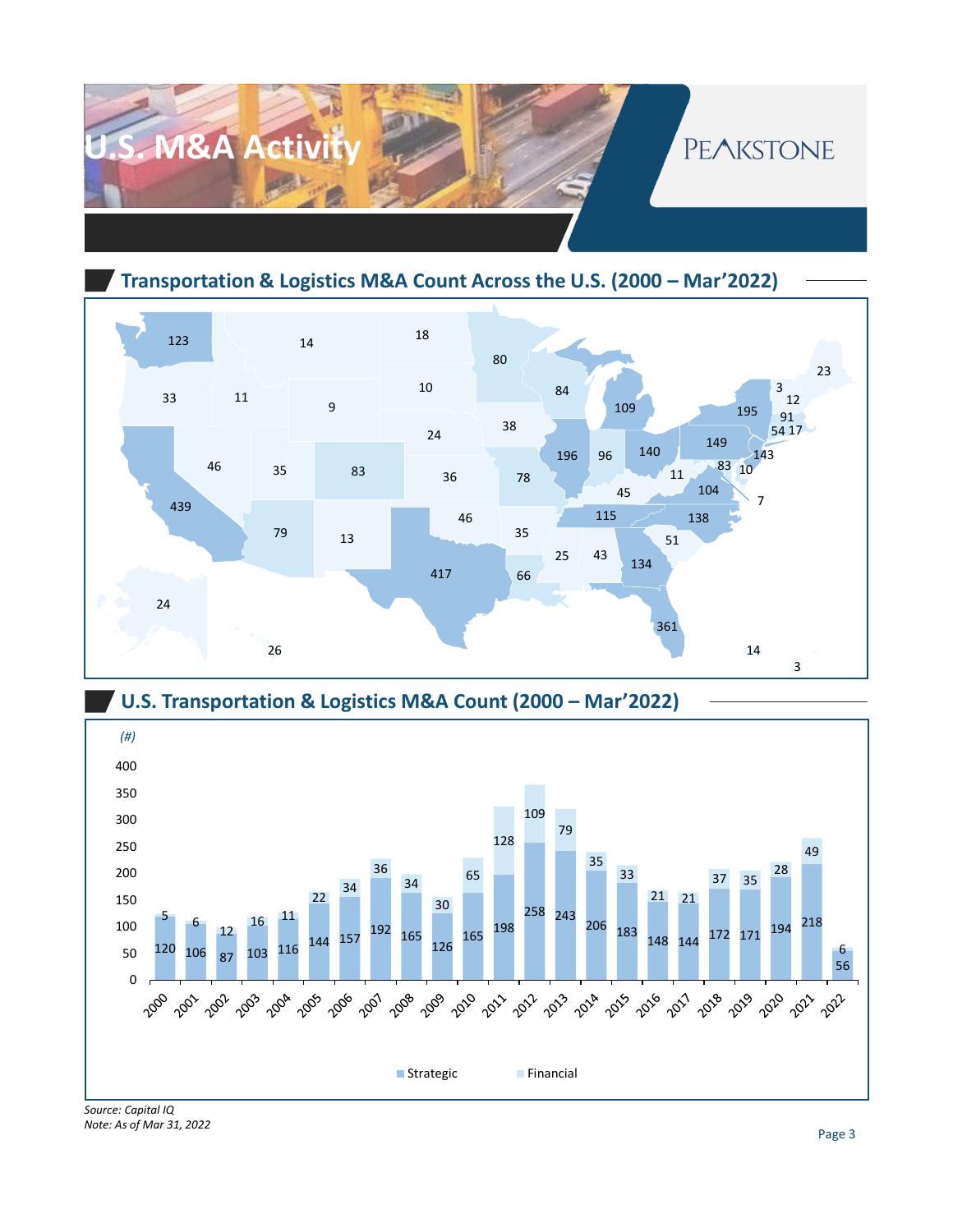

**Median Transaction Value (2000 – Mar'2022)**



**Median EV Multiples (2000 – Mar'2022)** 



*Source: Capital IQ*

Page 4 *Note: 2009 EV/EBITDA is shown as the average of the preceding and following years due to the presence of outliers; Jan-Mar'2022 EV/EBITDA is shown as the average of preceding quarters due to small sample size; As of Mar 31, 2022*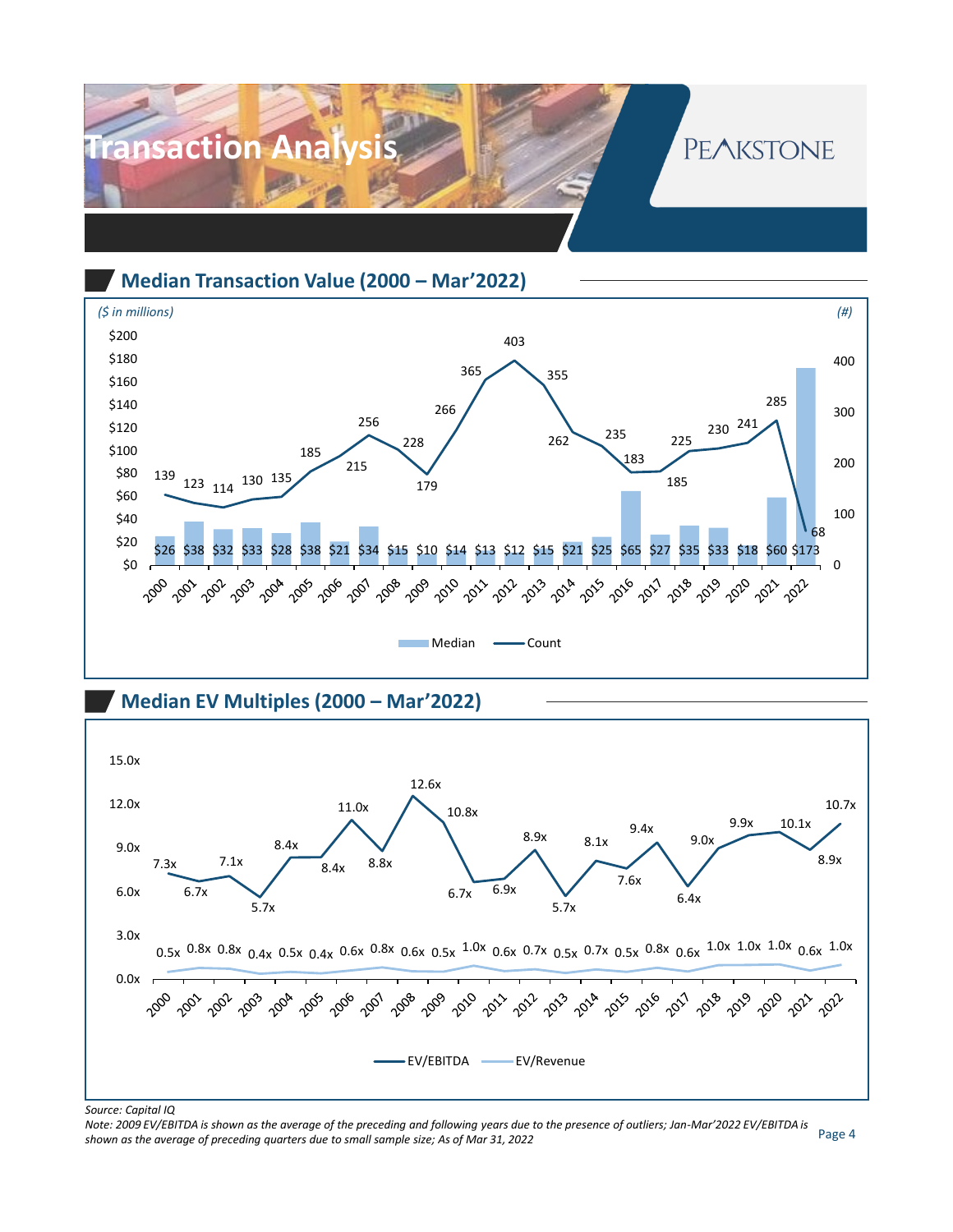

#### **Relative Stock Performance (2012 – Mar'2022)**







**Key**

#### **LTL Index ("LTL")**



*Source: Capital IQ Note: As of Mar 31, 2022*